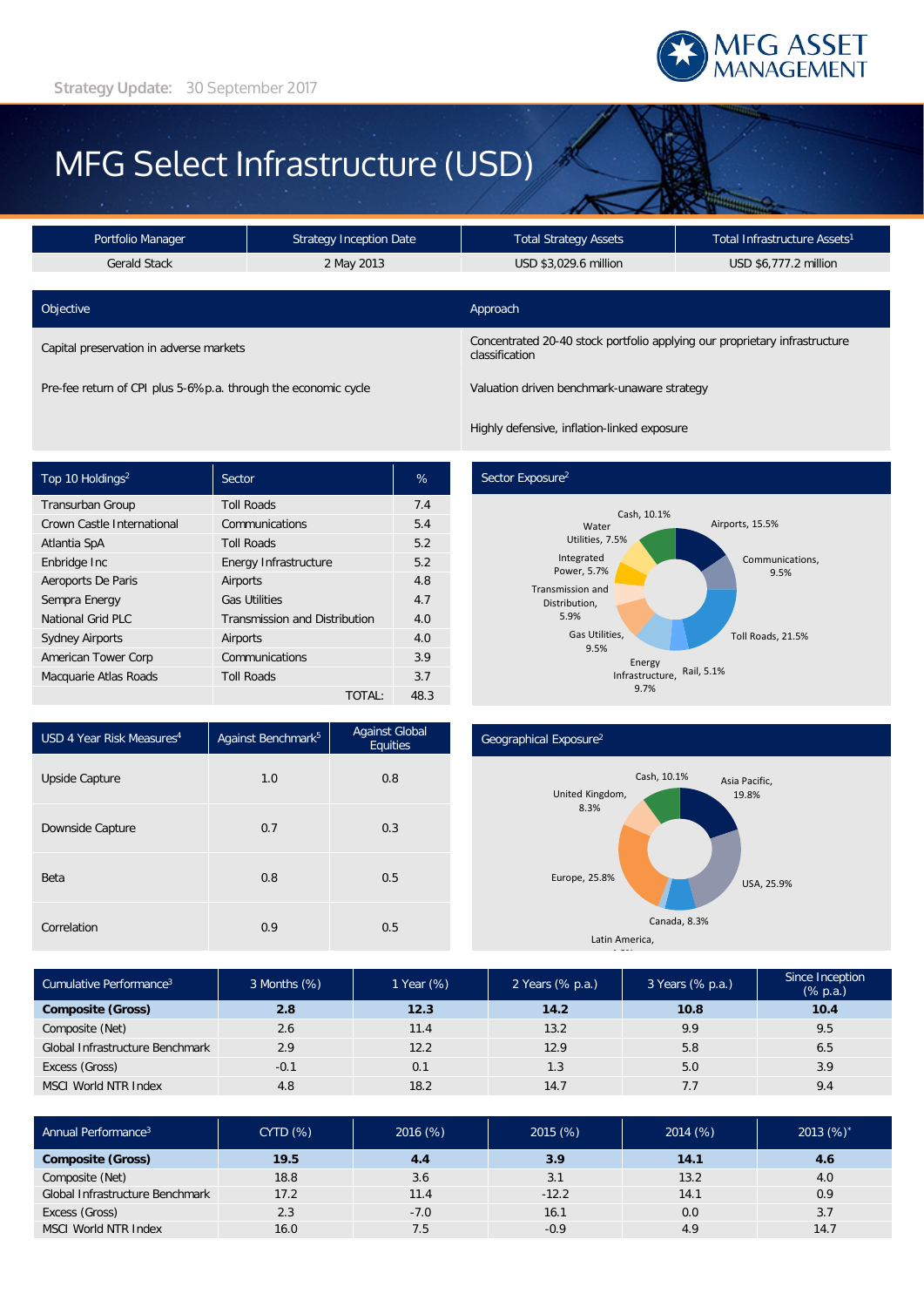1 Comprised of all Infrastructure Strategies.<br>2 The data is based on a representative portfolio for the strategy. Refer to the end of the document for further information. Sectors are internally defined. Geographical expos

5 The Benchmark or Global Infrastructure benchmark is comprised of the following: from inception to 31 December 2014 the benchmark is UBS Developed Infrastructure & Utilities Index NTR Index and<br>from 1 January 2015 onwards replaced on 1 January 2015 with the S&P Global Infrastructure Index NTR.

\* Returns are only for part year.

#### **IMPORTANT NOTICE**

This material is being furnished to you to provide summary information regarding Magellan Asset Management Limited 'doing business as'/'trading as' MFG Asset Management ('MFG Asset Management') and an investment fund or investment strategy managed by MFG Asset Management ('Strategy'). No distribution of this material will be made in any jurisdiction where such distribution is not authorised or is unlawful. This material is not intended to constitute advertising or advice of any kind and you should not construe the contents of this material as legal, tax, investment or other advice.

The investment program of the Strategy presented herein is speculative and may involve a high degree of risk. The Strategy is not intended as a complete investment program and is<br>suitable only for sophisticated investors w may be volatile. The past performance of the Strategy is not necessarily indicative of future results and no person guarantees the performance of the Strategy or the amount or timing of any return from it. There can be no assurance that the Strategy will achieve any targeted returns, that asset allocations will be met or that the Strategy will be able to implement its investment Strategy or achieve its investment objective. The management fees, incentive fees and allocation and other expenses of the Strategy will reduce trading profits, if any, or<br>increase losses. The Strategy will have withdraw and transfer interests in the Strategy. In making an investment decision, you must rely on your own examination of any offering documents relating to the Strategy.

No representation or warranty, express or implied, is made with respect to the correctness, accuracy, reasonableness or completeness of any of the information contained in this material. This information is subject to change at any time and no person has any responsibility to update any of the information provided in this material. MFG Asset Management will not be<br>responsible or liable for any losses, whet upon any part of the information contained in this material including trading losses, loss of opportunity or incidental or punitive damages.

This material is strictly confidential and is being provided to you solely for your information and must not be copied, reproduced, published, distributed, disclosed or passed to any other person at any time without the prior written consent of MFG Asset Management. Any trademarks, logos, and service marks contained herein may be the registered and unregistered trademarks of their respective owners. Nothing contained herein should be construed as granting by implication, or otherwise, any licence or right to use any trademark displayed without the written permission of the owner.

<u>United Kingdom</u> - This material does not constitute an offer or inducement to engage in an investment activity under the provisions of the Financial Services and Markets Act 2000 (FSMA).<br>This material does not form part o other type of investment product or service. This material or any part of it, or the fact of its distribution, is for background purposes only. This material has not been approved by a person authorised under the FSMA and its distribution in the United Kingdom and is only being made to persons in circumstances that will not constitute a financial promotion for the purposes of section 21 of the FSMA as a result of an exemption contained in the FSMA 2000 (Financial Promotion) Order 2005 as set out below. This material is exempt from the restrictions in the<br>FSMA as it is to be strictly communicate (FPO).

United States of America - This material is not intended as an offer or solicitation for the purchase or sale of any securities, financial instrument or product or to provide financial services. It is not the intention of MFG Asset Management to create legal relations on the basis of information provided herein. Where performance figures are shown net of fees charged to clients, the performance has been reduced by the amount of the highest fee charged to any client employing that particular strategy during the period under consideration. Actual fees may vary depending on, among other things, the applicable fee schedule and portfolio size. Fees are available upon request and also may be found in Part II of MFG Asset Management's Form ADV.

The Global Infrastructure Benchmark is comprised of the following: from inception to 31 December 2014 the benchmark is UBS Developed Infrastructure & Utilities Index Net Total Return and from 1 January 2015 the benchmark is S&P Global Infrastructure Net Total Return Index. The benchmark changed because UBS discontinued their index series.

The UBS Developed Infrastructure & Utilities Index Net Total Return is a market capitalisation weighted index that is designed to measure the equity performance of listed Infrastructure and Utility stocks. Index results assume the reinvestment of all distributions of capital gain and net investment income using a tax rate applicable to non-resident institutional investors who do not benefit from double taxation treaties.

The S&P Global Infrastructure Net Total Return Index is a market capitalisation weighted index that is designed to track 75 companies from around the world diversified across three infrastructure sectors energy, transportation and utilities. Index results assume the reinvestment of all distributions of capital gain and net investment income using a tax rate applicable to non-resident institutional investors who do not benefit from double taxation treaties.

#### **GLOBAL INVESTMENT PERFORMANCE STANDARDS (GIPS®) DISCLOSURE**

Magellan Asset Management Limited, doing business as MFG Asset Management in jurisdictions outside Australia and New Zealand, (MFG Asset Management) claims compliance with the Global Investment Performance Standards (GIPS ®)

For the purpose of complying with GIPS, the Firm is defined as all discretionary portfolios managed by MFG Asset Management.

The Global Select Infrastructure composite is a concentrated global strategy investing in strictly defined or "pure" infrastructure companies, (typically 20-40). The filtered investment universe is comprised of stocks that 1. generate reliable income streams 2. benefit from inflation protection and 3. have an appropriate capital structure. The investment objective of the strategy is to minimise the risk of permanent capital loss; and achieve superior risk adjusted investment returns over the medium to long-term. The composite was created in May 2013.

To achieve investment objectives, the composite may also use derivative financial instruments including, but not limited to, options, swaps, futures and forwards. Derivatives are subject to the risk of changes in the market price of the underlying securities instruments, and the risk of the loss due to changes in interest rates. The use of certain derivatives may have a<br>leveraging effect, which may increas

A list of composites and descriptions, as well as policies for valuing investments, calculating performance, and preparing compliant presentations are available upon request by emailing data@magellangroup.com.au

The representative portfolio is an account in the composite that closely reflects the portfolio management style of the strategy. Performance is not a consideration in the selection of the representative portfolio. The characteristics of the representative portfolio may differ from those of the composite and of the other accounts in the composite. Information regarding the<br>representative portfolio and the ot

SELECTUSD43008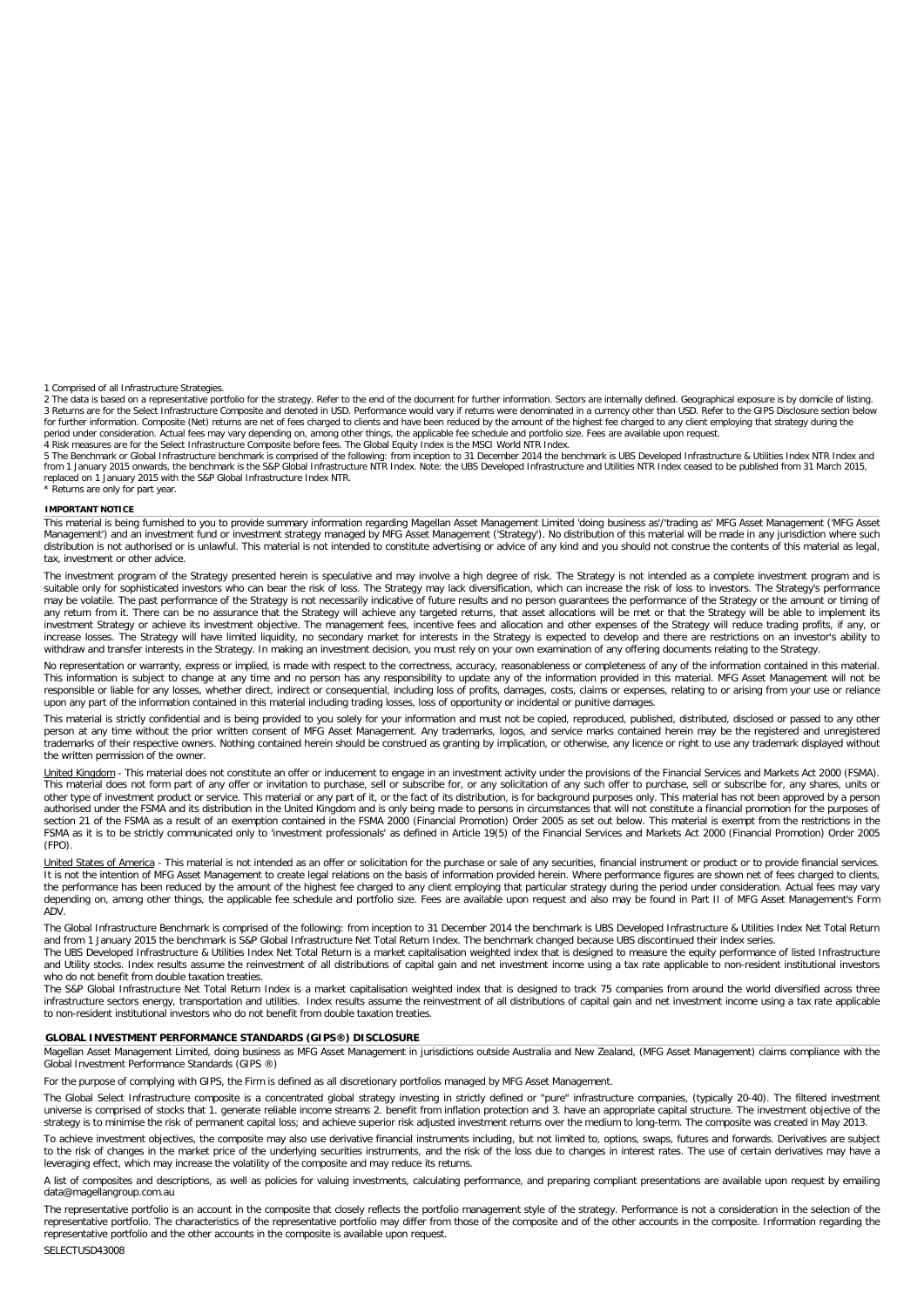# **Market Commentary**

Global infrastructure stocks rose for a third consecutive quarter in the September quarter after US infrastructure companies reported healthy earnings, and concerns about North Korea's nuclear posturing bolstered the appetite for defensive investments. A rebound in US bond yields in September, however, reduced much of the gains recorded in July and August such that utilities was the third worstperforming of the 11 industry classifications within the MSCI World Index over the quarter.

Political tensions and another weak reading of US inflation lowered US 10-year bond yields in July and August, to provide another support for alternative long-duration assets such as infrastructure stocks that offer reliable income streams. But comments the Federal Reserve would start shrinking its balance sheet in October boosted US 10-year bonds yields by 22 basis points to 2.33% in September, 2 basis points over their June close.

Global stocks set record highs as they rose for a sixth straight quarter after US companies posted better-than-expected earnings for the second quarter, reports showed the world's major economies were growing in unison for the first time in a decade, the Federal Reserve reiterated that monetary policy would only likely be tightened gradually, and Angela Merkel won a fourth term in elections in Germany. Utilities stocks were among the 73% of S&P 500 companies that reported 'positive' earnings-per-share surprises for the second quarter, according to FactSet.

# **Strategy Commentary**

The portfolio recorded a positive return in the September quarter. At a stock level, the best performers included investments in Atlantia and Societa Iniziative Autostradali e Servizi of Italy as well as France-based Eurotunnel.

Atlantia rose 8.3% as the Italian toll-road and airport operator boosted 2017 profit guidance and took a 29% stake in Bologna airport, and as their proposed takeover of Spanish rival Abertis progressively passed regulatory hurdles. Societa Iniziative soared 40% following the release of its five-year strategic plan that highlighted the growth opportunities within the toll-road operator. Eurotunnel gained 9.2% after the company reaffirmed profit and targets for 2017 and 2018.

Lagging stocks included the investments in Auckland International Airport, Zurich Airport and Vopak of the Netherlands. Auckland Airport fell 9.7% amid concerns building disruptions are affecting earnings, and flights were curtailed due to a break in the pipeline supplying the airport with jet fuel. Zurich Airport lost 6.9% after the half-year results included guidance for stable full-year earnings despite recording strong passenger growth. Vopak lost 8.6% after the oil and storage company said 2017 earnings would be below 2016's result due to lower tank-terminal occupancy rates and spending on storage facilities.

# **Topic in Focus Why invest in toll roads?**

Toll roads today are a popular way for cash-strapped governments to raise money and improve the quality of, and reduce the congestion on, road networks. They are popular with investors because they offer the reliable inflationprotected earnings usually associated with infrastructure. Given the huge capital costs (toll roads often cost billions of dollars to build), for most investors the listed market is the only viable option. Here we discuss the features of toll roads including their risks so investors can better understand why the best ones are worthwhile investments.

#### **Toll roads explained**

There are two main types of toll roads. These are intra-urban or city-based roads, which can be further divided into radial, orbital and high-occupancy toll (HOT) lanes, and inter-urban toll roads, those between cities.

Each road varies in terms of its dynamics but, in general, this difference stems from the types of users and the trips undertaken. City-based toll roads typically host a higher proportion of cars – that is, people travelling to and from work each day. This means that in an economic downturn traffic will decline as some people take a toll-free route instead. But as long as people have jobs to go to or errands to run the diversion is likely to be minimal. By contrast, roads between cities tend to have higher proportions of commercial traffic and discretionary trips, which are more economically sensitive. Intra-urban roads typically stay busier during economic downturns, as occurred during the global financial crisis in 2008-09.

As is generally the case for transport infrastructure, the revenue for a toll road is a function of volume and price. In the case of toll roads, this can be put simply as:

#### Toll-road revenue = Traffic volume  $x$  toll price

As tolls increase, there is generally a temporary switching effect where some users shift to the toll-free alternative. This causes the competing routes to get more congested, which boosts the attractiveness of the tolled route. This results in an increase in total revenue, all things being equal, as the toll increase more than offsets the temporary decline in traffic. Traffic on Sydney's Eastern Distributor, for example, grew 106% over 16 years despite tolls increasing 123% over the same period.

#### **Pricing mechanism for toll roads**

The typical business model for a toll road is that a government agency enters into a concession agreement (contract) that entitles a toll-road operator to collect tolls for a defined period and increase those tolls on a regular basis in a defined way. The basis on which tolls are increased is controlled by the terms of the concession agreement and the level of tolls is generally linked to inflation. Table 1 below shows how contracts differ. In Canada, the owner of the 407 ETR tollway can raise tolls as it pleases, while in Australia toll increases are linked to the consumer price index.